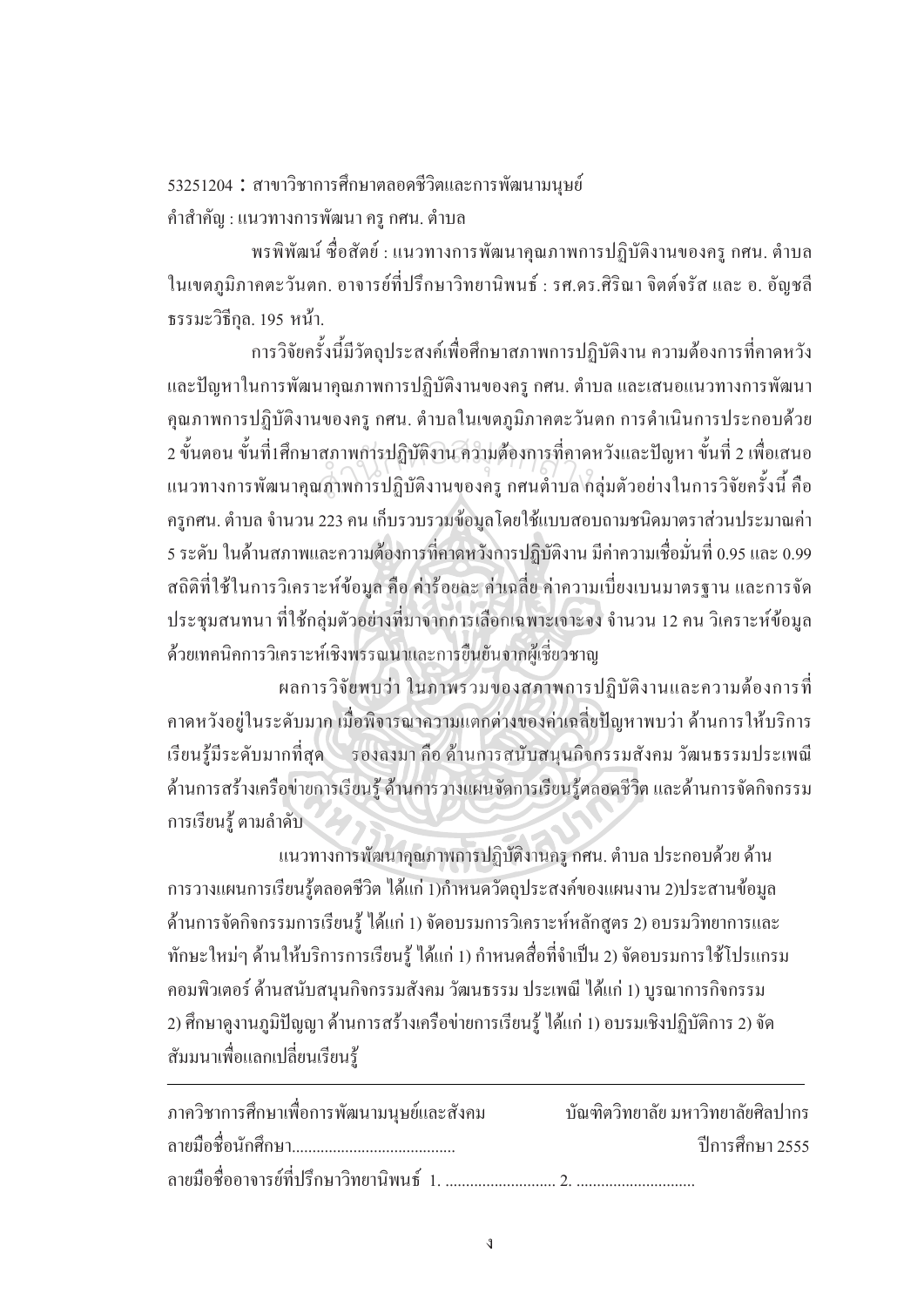## 53251204 : MAJOR : LIFELONG EDUCATION AND HUMAN DEVELOPMENT KEY WORD : DEVELOPMENT GUIDELINES / FACILITATOR

.

 PORNPIPAT SUESAT : DEVELOPMENT GUIDELINES OF SUB - DISTRICT NON-FORMAL EDUCATION FACILITATORS' PERFORMANCE QUALITY IN WESTERN REGION. THESIS ADVISORS : ASSOC.PROF. SIRINA JITCHARAT, PH.D., AND ANCHALEE THAMAVITHEEKUL. 195 pp.

The research aimed to study working conditions, expecting needs and problems in the development of the Sub-district Non-formal education facilitators' performance quality and to propose the development guidelines of sub-district non-formal education facilitators' performance quality in western region of Thailand. The research was conducted in two steps. The first step was to study the working conditions, expecting needs and problems. The second step was to propose the development guidelines of sub-district non-formal education facilitators' performance quality. The sample group selected for this research was 223 Facilitators. The research tool was a 5-level rating scale questionnaire on working conditions and expecting needs with reliability value of 0.95 and 0.99, respectively. The statistics used in data analysis were percentage, arithmetic mean, standard deviation. The focus group discussion used a sample of a specific group of 12 people. The data were analyzed by the descriptive analysis technique and examined by connoisseurship. arch tool was a 5-level rating scale ques<br>with reliability value of 0.95 and 0.99, res<br>percentage, arithmetic mean, standar<br>mple of a specific group of 12 people

The results of the research found that, as a whole, the working conditions and the expecting needs were rated at a high level. When considered the difference in mean value of the problems, it was observed that learning service providence was rated the highest followed by social, cultural and traditional activity support, learning networks, lifelong learning plan and learning activities arrangement , respectively.

 The proposed development guidelines of the Sub-district Non-formal education facilitators' performance quality in the western region composes of the guidelines on planning of lifelong learning which are 1) establishment of the plan objective and 2) data coordination. The guidelines on learning activity arrangement include 1) organizing a training on curriculum analysis; 2) organizing a training on new knowledge and skills and the guidelines on learning service providing are1) specifying the essential communication tools; 2) organizing a training on using computer software. The guidelines about social , cultural and traditional activity support include 1) integration of activity; 2) field study on local wisdom. Finally, the guidelines on building of learning network are 1) workshop training; 2) a seminar for learning exchange. **UBJRE F** 

Department of Education for Human and Social development, Graduate School, Silpakorn University Student's signature ........................................... Academic Year 2012 Thesis Advisors' signature 1. ........................... 2. ...........................